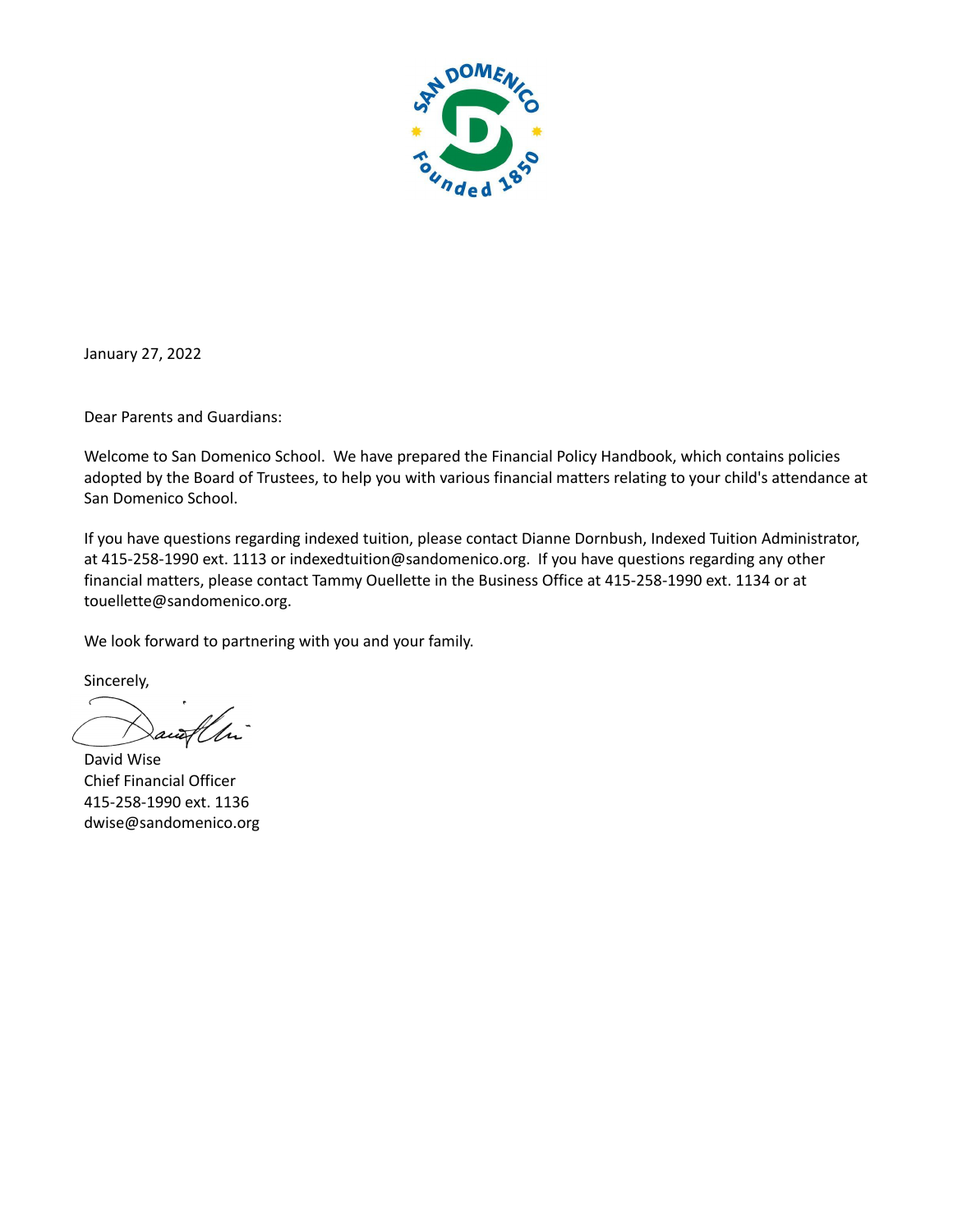

# **TABLE OF CONTENTS**

| <b>TUITION &amp; FEES for 2022-2023</b><br><b>Supplemental Fees</b><br><b>Optional Fees</b>           | 3<br>4<br>4      |
|-------------------------------------------------------------------------------------------------------|------------------|
| <b>ENROLLMENT AGREEMENT</b><br>Cancellation of Student Enrollment Agreement                           | 4<br>5           |
| <b>TUITION PAYMENT</b><br>Students Who Enroll After the Start of School<br>Late Charge<br>Non-Payment | 5<br>6<br>6<br>6 |
| <b>TUITION INSURANCE PLAN</b>                                                                         | 6                |
| <b>CHANGE IN DAY/RESIDENT STATUS</b>                                                                  | 7                |
| <b>TRANSPORTATION &amp; SUSTAINABILITY</b>                                                            | 7                |
| <b>NON-DISCRIMINATION POLICY</b>                                                                      |                  |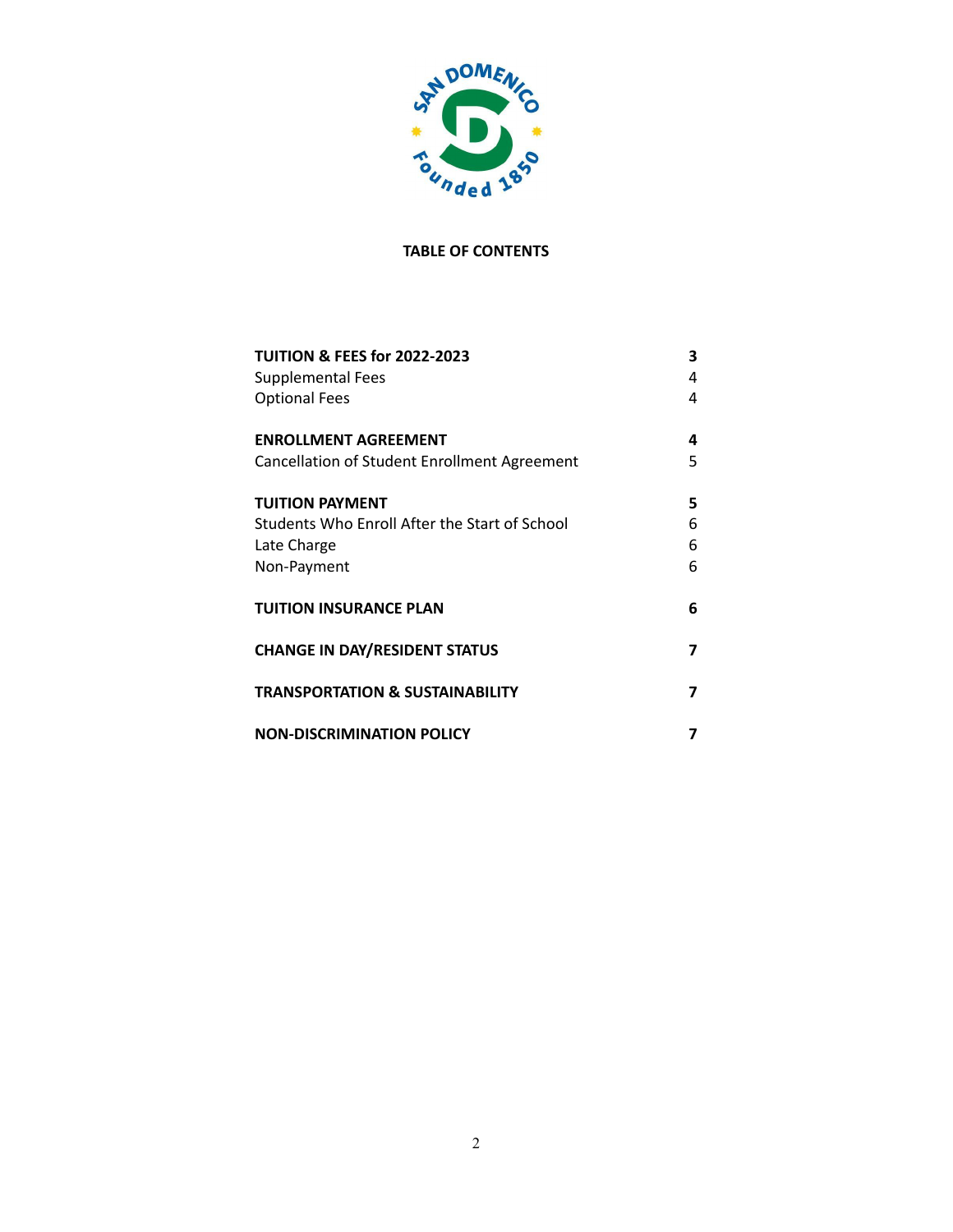

# **2022-2023 Tuition & Fees**

| <b>Grade Level</b>         | <b>Tuition</b> | <b>Activity</b><br>Fee | <b>Off Campus</b><br><b>Education</b> | <b>Technology</b><br>Fee | <b>Residential</b><br><b>Life Activity</b><br>Fee | Total w/<br>Lunch | <b>Credit for</b><br>lunch opt<br>out | <b>Total</b><br>w/out<br>Lunch |
|----------------------------|----------------|------------------------|---------------------------------------|--------------------------|---------------------------------------------------|-------------------|---------------------------------------|--------------------------------|
| KINDERGARTEN               | \$41,925       | \$0                    | \$0                                   | \$370                    | \$0                                               | \$42,295          | \$(1,300)                             | \$40,995                       |
| <b>GRADE 1</b>             | \$41,925       | \$0                    | \$0                                   | \$370                    | \$0                                               | \$42,295          | \$(1,300)                             | \$40,995                       |
| <b>GRADE 2</b>             | \$41,925       | \$0                    | \$0                                   | \$370                    | \$0                                               | \$42,295          | \$(1,300)                             | \$40,995                       |
| <b>GRADE 3</b>             | \$41,925       | \$0                    | \$0                                   | \$575                    | \$0                                               | \$42,500          | \$(1,400)                             | \$41,100                       |
| <b>GRADE 4</b>             | \$41,925       | \$0                    | \$700                                 | \$575                    | \$0                                               | \$43,200          | \$(1,400)                             | \$41,800                       |
| <b>GRADE 5</b>             | \$41,925       | \$0                    | \$700                                 | \$575                    | \$0                                               | \$43,200          | \$(1,400)                             | \$41,800                       |
| <b>GRADE 6</b>             | \$45,775       | \$485                  | \$340                                 | \$625                    | \$0                                               | \$47,225          | \$(1,500)                             | \$45,725                       |
| <b>GRADE 7</b>             | \$45,775       | \$485                  | \$340                                 | \$625                    | \$0                                               | \$47,225          | \$(1,500)                             | \$45,725                       |
| <b>GRADE 8</b>             | \$45,775       | \$485                  | \$2,050                               | \$625                    | \$0                                               | \$48,935          | \$(1,500)                             | \$47,435                       |
| <b>GRADE 9</b>             | \$58,525       | \$590                  | \$1,575                               | \$625                    | \$0                                               | \$61,315          | \$0                                   | \$61,315                       |
| GRADE 10                   | \$58,525       | \$590                  | \$1,575                               | \$625                    | \$0                                               | \$61,315          | \$0                                   | \$61,315                       |
| GRADE 11                   | \$58,525       | \$590                  | \$1,575                               | \$625                    | \$0                                               | \$61,315          | \$0                                   | \$61,315                       |
| GRADE 12                   | \$58,525       | \$590                  | \$1,575                               | \$625                    | \$0                                               | \$61,315          | \$0                                   | \$61,315                       |
| <b>GRADE 9 - Resident</b>  | \$75,250       | \$590                  | \$1,575                               | \$625                    | \$650                                             | \$78,690          | \$0                                   | \$78,690                       |
| <b>GRADE 10 - Resident</b> | \$75,250       | \$590                  | \$1,575                               | \$625                    | \$650                                             | \$78,690          | \$0                                   | \$78,690                       |
| <b>GRADE 11 - Resident</b> | \$75,250       | \$590                  | \$1,575                               | \$625                    | \$650                                             | \$78,690          | \$0                                   | \$78,690                       |
| <b>GRADE 12 - Resident</b> | \$75,250       | \$590                  | \$1,575                               | \$625                    | \$650                                             | \$78,690          | \$0                                   | \$78,690                       |

#### **Notes**:

- The non-refundable tuition deposit is 10% of net tuition.
- Tuition insurance is optional for prepayments and required for payment plans.
- New student fee is \$2,000.
- International student fee is \$2,000 per year.
- Textbooks are included in the tuition for grades Kindergarten through grade 8, and excluded from the tuition for grades 9 through 12.
- Transportation and lunch are included in the tuition.
- The 8th grade DC trip is paid by parents directly to the vendor.
- U.S based medical coverage is required for all students, and is available for \$1,900 for resident students.
- **●** A \$400 refundable security deposit is required in the first year for resident students.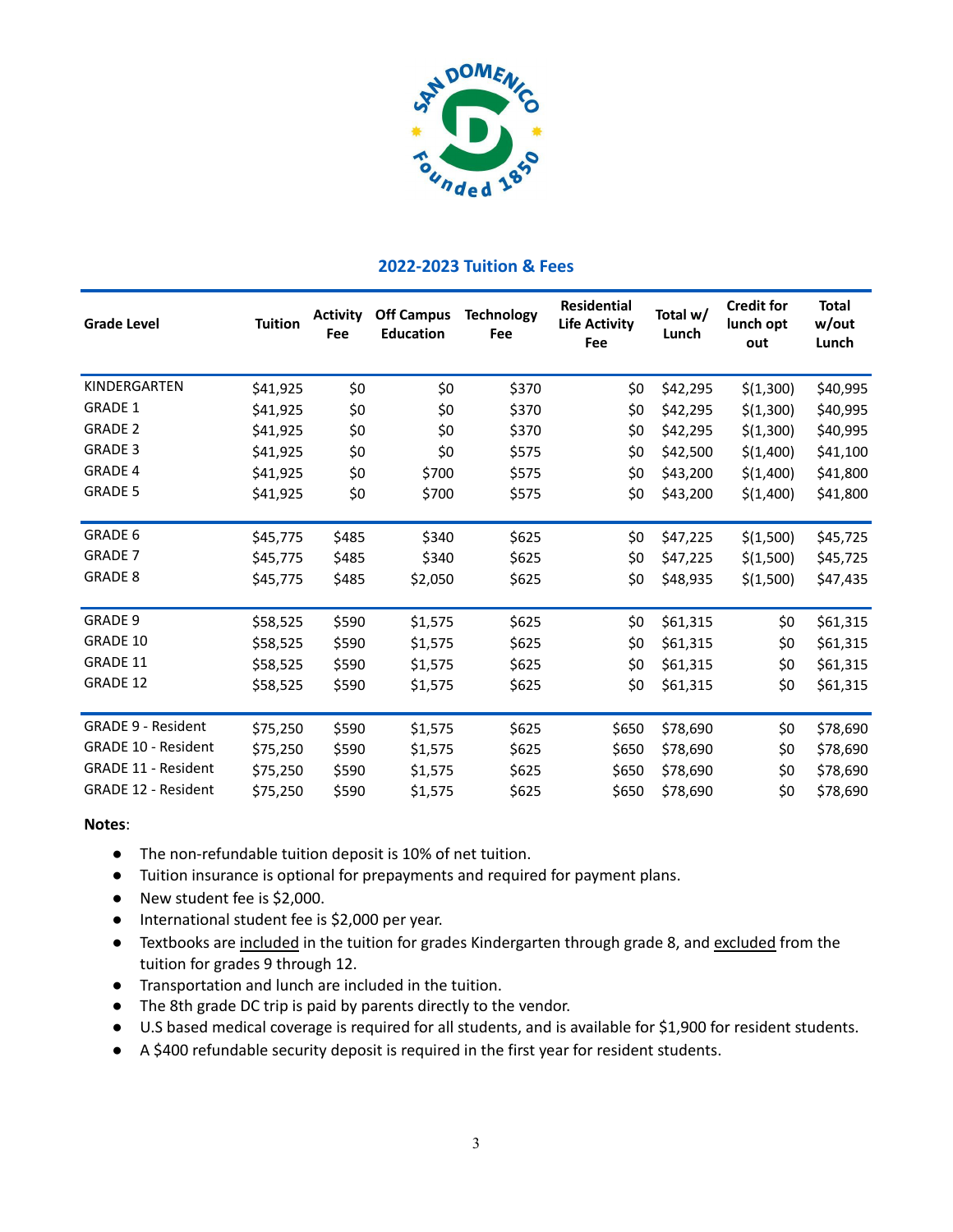

| <b>SUPPLEMENTAL FEES</b><br><b>New Student Enrollment Fee:</b> | \$2,000 one-time fee for new students joining our San Domenico<br>community.                                                                                                                             |
|----------------------------------------------------------------|----------------------------------------------------------------------------------------------------------------------------------------------------------------------------------------------------------|
| <b>International Student Fee:</b>                              | \$2,000 per year.                                                                                                                                                                                        |
| <b>Medical Insurance:</b>                                      | U.S. based medical coverage is required for all students. The<br>School-provided plan covers the student during the 10-month academic<br>year at a cost of \$1,900.                                      |
| <b>Resident Student Deposit:</b>                               | \$400 payable at the beginning of the first year attending San Domenico and<br>returned after the last school year attended if dorm room is free of damage<br>deemed to be excessive beyond normal wear. |

# **OPTIONAL FEES**

Private Music Lessons must be prepaid while other optional fees will be billed throughout the school year.

| <b>Private Music Lessons: please contact the Music Conservatory</b>                                                        | Rob DeNunzio 415-258-1921                                                                                                                                                |
|----------------------------------------------------------------------------------------------------------------------------|--------------------------------------------------------------------------------------------------------------------------------------------------------------------------|
| for current rates and availability.                                                                                        | rdenunzio@sandomenico.org                                                                                                                                                |
| <b>Swimming Lessons:</b> please contact Athletics for current rates                                                        | Mark Anderson 415-302-4320                                                                                                                                               |
| and availability.                                                                                                          | manderson@sandomenico.org                                                                                                                                                |
| Tennis Lessons: please contact Athletics for current rates and                                                             | Rob Jessen 415-258-1990 ext. 1802                                                                                                                                        |
| availability.                                                                                                              | rjessen@sandomenico.org                                                                                                                                                  |
| Learning Resource Center: please contact the school-level<br>Learning Resource Center representative for more information. | Lower School - Katie Ryan<br>kryan@sandomenico.org<br>Middle School - Catherine Wise<br>cwise@sandomenico.org<br>Upper School - Nora Siggins<br>nsiggins@sandomenico.org |
| <b>EXTra</b> (grades K-5 after school care): \$11.00/hour, billed in 30                                                    | Julie Christy 415-258-1990 ext. 1882                                                                                                                                     |
| minute increments                                                                                                          | EXTra@sandomenico.org                                                                                                                                                    |

NOTE: Fees are subject to change from time to time during the school year.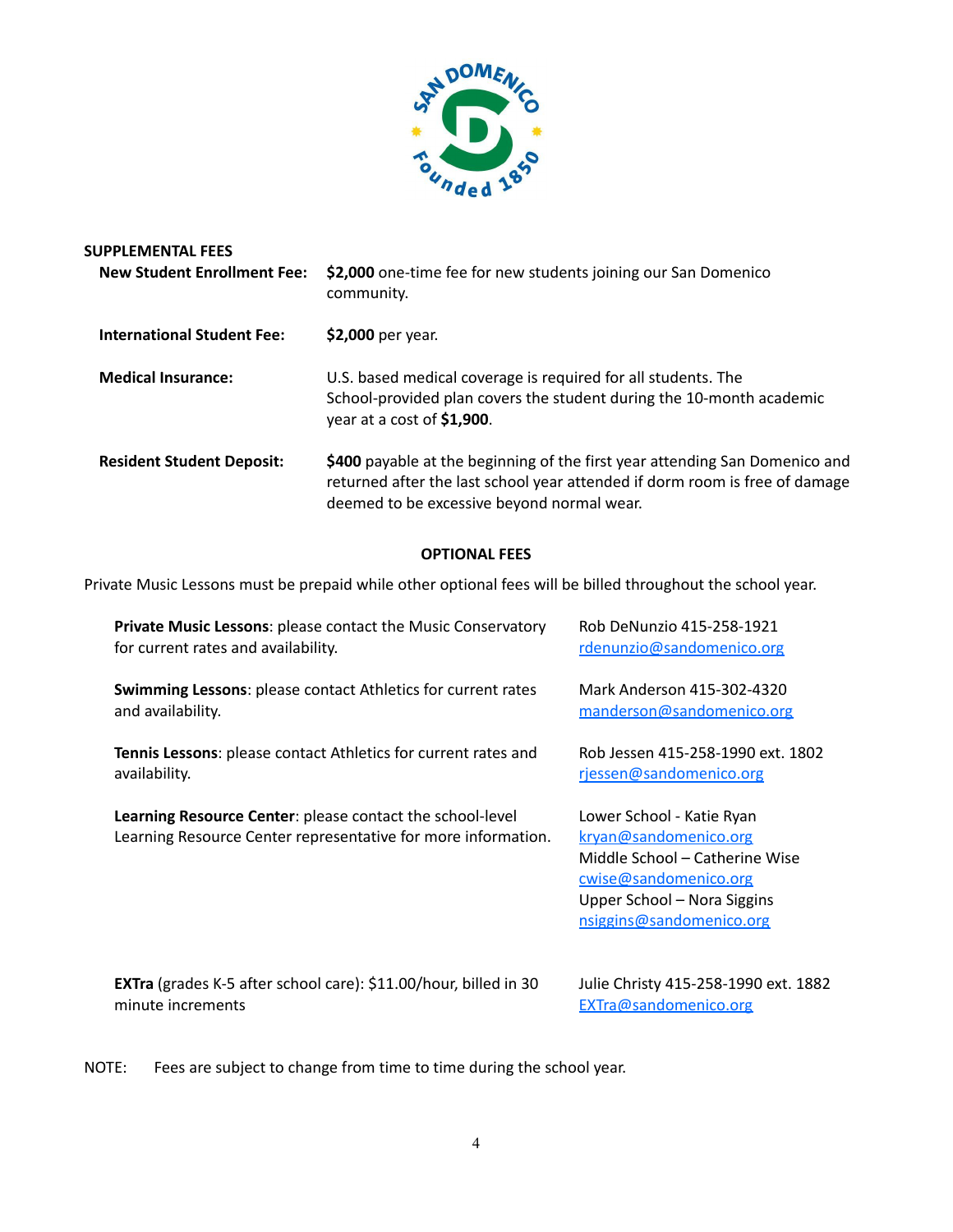

### **ENROLLMENT AGREEMENT**

The Enrollment Agreement is a legally binding contract between the School and a family for enrollment at San Domenico School. If the agreement is not returned to the School by the specified due date, the student's space may be offered to another applicant. The Enrollment Agreement becomes effective upon receipt of both the signed agreement and the accompanying deposit, and acceptance of the agreement by the School. The Enrollment Agreement deposit is 10% of the net annual tuition and is **non-refundable.**

# **CANCELLATION OF STUDENT ENROLLMENT AGREEMENT**

For cancellation of the Student Enrollment Agreement and its obligations, San Domenico School must be notified in writing, postmarked no later than **May 1, 2022**. A letter must be sent to the appropriate School Level Director with a copy to the Business Office specifically stating the intent to withdraw the student. Cancellation after **May 1, 2022** carries the obligation to pay the entire tuition and fees and, if applicable, room and board.

# **TUITION PAYMENT**

Tuition will be invoiced approximately one (1) month before the due date. You will also receive a monthly invoice for participation in any of the optional programs, as well as for any incidental fees. **The individual(s) signing the Student Enrollment Agreement is/are solely responsible for payment of tuition, fees, and all incidental charges. The School will not attempt to collect payment from any other source(s).**

| <b>Plan Type</b> | Payment<br><b>Schedule</b>              | <b>Tuition</b><br><b>Insurance</b> | <b>Plan Description</b>                                                                                                                                                                                                               |
|------------------|-----------------------------------------|------------------------------------|---------------------------------------------------------------------------------------------------------------------------------------------------------------------------------------------------------------------------------------|
| Plan A           | In Full                                 | Optional                           | Tuition & fees* are due by June 15, 2022.                                                                                                                                                                                             |
| Plan B           | Payments:<br>$1st - 60%$<br>$2nd - 40%$ | <b>Mandatory</b>                   | Tuition & fees* will be paid in two (2) monthly installments. The<br>first installment (60% of the tuition and fees) is due by June 15,<br>2022. The second installment (40% of the tuition and fees) is<br>due by December 15, 2022. |
| Plan C           | 10 monthly<br>payments                  | <b>Mandatory</b>                   | Tuition & fees* will be paid in ten (10) monthly<br>installments beginning June 15, 2022, and ending March 15,<br>2023.                                                                                                               |

There are three (3) payment plans available:

\* The following fees, if applicable, are included in the payment plan: grade level fees set forth in the table on page 3, tuition insurance plan fee, new student enrollment fee, international student fee, medical insurance fee, and resident student deposit. Other fees are invoiced throughout the year or as otherwise provided in this Financial Policy Handbook.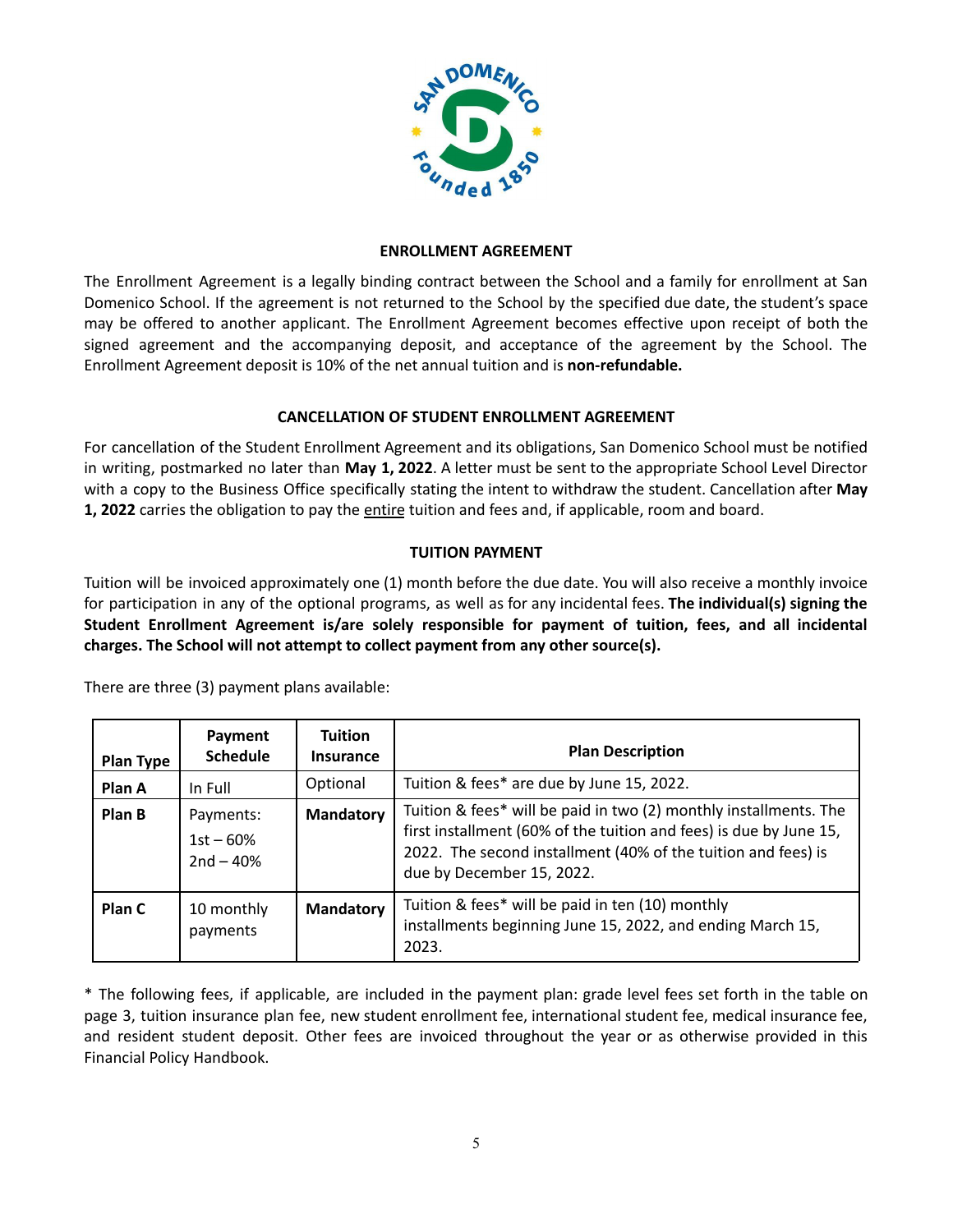

All payment plans may be paid by ACH (U.S.) or credit card via the payment portal. International families may use Flywire to pay by various methods based on country, which includes wire transfers. To utilize Flywire's services visit <https://payment.flywire.com/pay/payment>.

Many parents enjoy the convenience of paying tuition and fees by use of credit cards, and we are happy to provide that convenience. As you may be aware, the credit card vendor, or "service provider", charges San Domenico a fee on the transaction. As such, if you choose to pay by credit card, your payment will be increased by a 2.5% convenience fee.

If a family member wishes at any time during the school year to change its payment plan, a written request must be submitted to the Business Office for consideration.

# **STUDENTS WHO ENROLL AFTER THE START OF SCHOOL**

Tuition will be prorated for students who enroll after the start of the school year. Payment will be required before the student may attend School.

#### **LATE CHARGE**

A late charge of \$150 will be added to your account for past due balances.

#### **NON-PAYMENT**

Attendance at the School is contingent upon prompt payment of tuition and fees. The School will make a reasonable effort to collect outstanding balances. If action is brought to collect any amount owed to the School, the parents/guardians agree to pay the School, in addition to the tuition and fees listed above, reasonable interest and the cost of collection including, but not limited to, related collection agency costs, legal or court fees incurred by the School.

#### **TUITION INSURANCE PLAN**

Tuition insurance offered through A.W.G. Dewar Inc. provides for partial insurance protection, subject to the terms and conditions of the Plan policy, in the event of withdrawal from the School of a student for medical or other reasons, or dismissal by the School.

Tuition insurance is optional for students enrolled in payment Plan A, but is mandatory for students enrolled in payment Plans B and C. The costs of tuition insurance is 1.8% of the net tuition.

In the event of withdrawal or dismissal from the School, the School will process and collect any claim payment and credit the claim payment amount (up to the "unused" portion of the student's tuition obligation) to the Student's account, with any excess paid to parent. Parent agrees to pay the School whatever balance remains unpaid after any payment by the Plan is credited to the Student's account within 30 days after receipt of final, itemized bill. Information on the tuition insurance program is available on the School's website or upon request.